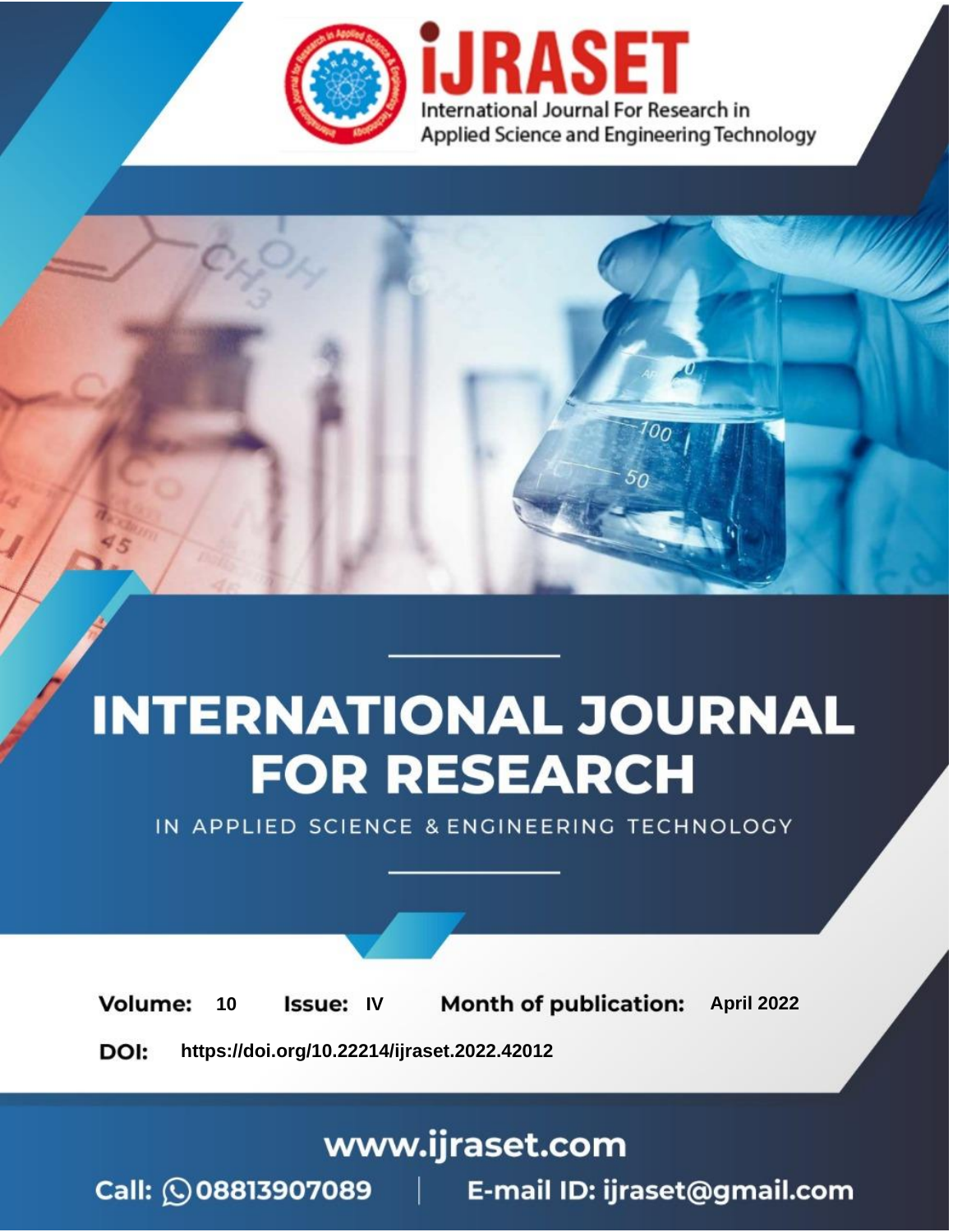

### **A Review and Case Study of the Action of Chlorpromazine on Dopaminergic Pathways and its Associated Extrapyramidal Disturbances**

Gaurav Kumar

*JSPM'S Rajarshi Shahu College of Pharmacy & Research, Tathawade, Pune*

*Abstract: As a first-line antipsychotic, Chlorpromazine is an excellent blocking agent of the D2 receptor. Dopamine pathways are predominantly affected by the use of this medicine in schizophrenia therapy, leading to the development of drug-induced Parkinsonism (DIP). Extrapyramidal symptoms (EPS) include motor rigidity, tremors, restlessness, dystonia, stumbling, nervousness, improper posture, Tardive dyskinesia, Akathisia, and many other side effects. In seniors over 70 suffering from schizophrenia, DIP has become very common and is the second most common cause of Parkinsonism behind Parkinson's disease (PD). A concise review of the actual mechanism of blockade by chlorpromazine is presented in this article, with a particular focus on EPS and other adverse effects.*

*Keywords: Drug-induced Parkinsonism, Extrapyramidal symptoms, Schizophrenia, Tardive dyskinesia, Chlorpromazine.*

#### **I. INTRODUCTION**

Schizophrenia is an intricate, chronic mental health disorder characterized by a range of different symptoms that comprise hallucinations, impaired cognitive function, delusions, and inappropriate speech or behavior.[1] The synthesis of the first neuroleptic drug Chlorpromazine (CPZ) used in its therapy was done by Paul Charpentier on 11<sup>th</sup> December 1951 in the French chemical and pharmaceutical company Rhône-Poulenc. It was later available on prescription in France in 1952.[2] Since the introduction of CPZ, it is proven to be highly effective in treating the positive and negative symptoms of schizophrenia. It falls in the class of first-line antipsychotics and these are termed "typicals." These typicals have equivalent mechanisms of action and analogous efficacy. The two most complicated adverse effects are EPS and Tardive dyskinesia (TD). These enfeebling symptoms of EPS are familiar to occur in 75% to 90% of patients taking antipsychotics. [3] Extrapyramidal is a conventional terminology that generally cites impaired motor control, referring to dysfunction of the basal ganglia. EPS are of 2 major groups of signs and ailments: hypokinetic which is found in Parkinson's disease after the short-term consumption of dopamine blockers and hyperkinetic which accounts for Huntington's disease after long-term intake of dopamine antagonists. [4]

#### **II. DOPAMINERGIC PATHWAYS IN THE TREATMENT OF SCHIZOPHRENIA BY CHLORPROMAZINE**

*A. Mesolimbic DA pathway*



Figure 1: Mesolimbic DA pathway [5]

CPZ effectively reduces the positive symptoms of schizophrenia (by balancing the dopamine levels) caused by the high yield of dopamine from the Ventral Tegmental Area (VTA) to the Nucleus Accumbens (NA) in the Mesolimbic dopaminergic (DA) pathway. This pathway generally has projections from the VTA that innervate many forebrain areas (Figure 1), the most significant is the NA. [5, 6, 7] It also shows cognitive impairment, and produced EPS at therapeutic doses. The pharmacological action of CPZ includes the antagonism of dopamine D2 receptors which may require as much as 6-8 weeks to show its full potential and efficacy. [8] There is hyperactivity of the Mesolimbic circuit and also a substantial decrease in the positive symptoms if they are dosed to block a significant number of D2 receptors in the Mesolimbic pathway. [6, 9]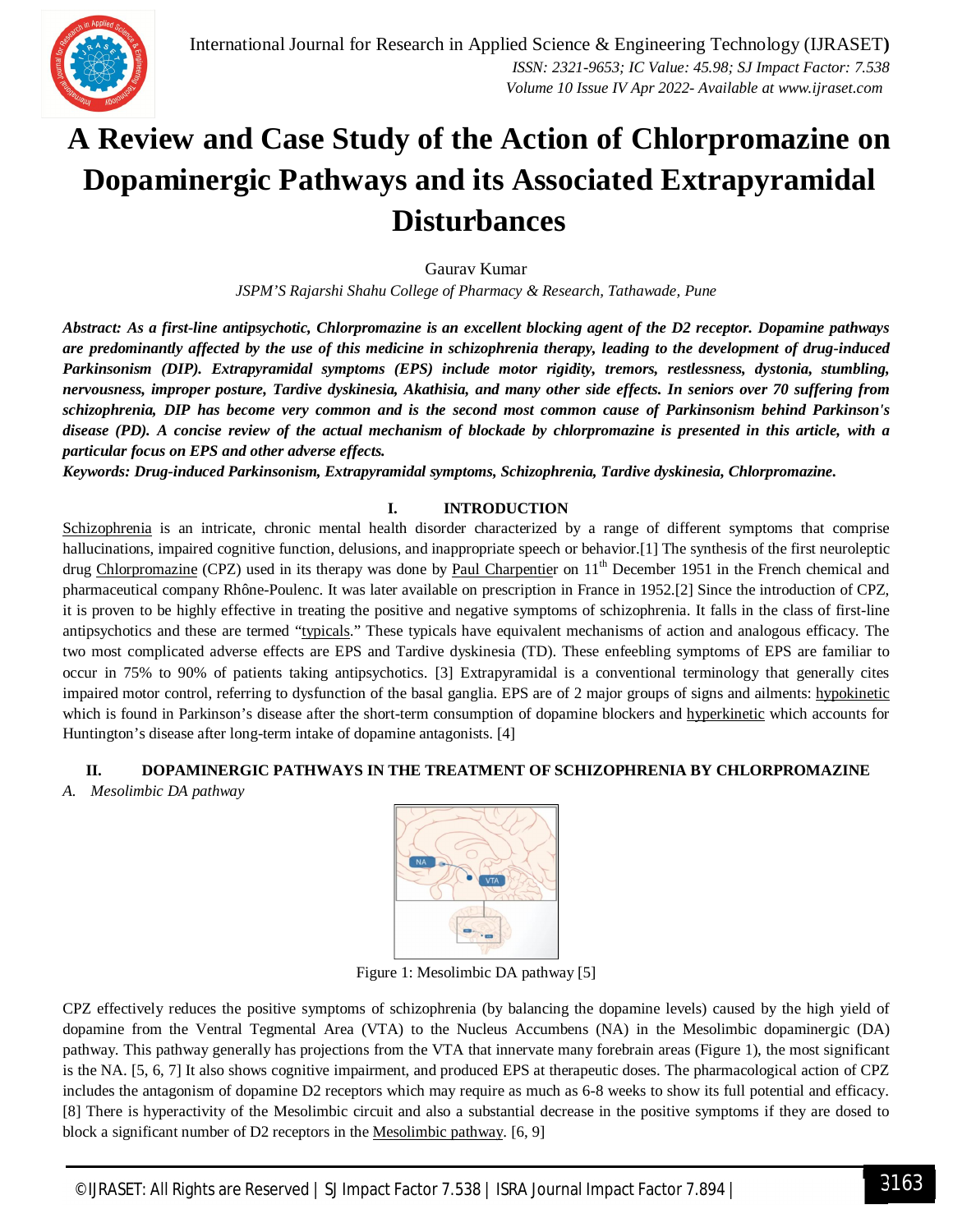

International Journal for Research in Applied Science & Engineering Technology (IJRASET**)**  *ISSN: 2321-9653; IC Value: 45.98; SJ Impact Factor: 7.538 Volume 10 Issue IV Apr 2022- Available at www.ijraset.com*

#### *B. Mesocortical DA pathway*



Figure 2: Mesocortical DA pathway [5]

In the Mesocortical pathway, the dopamine volume is relatively on a lower yield on account of which it shows negative symptoms of schizophrenia. These low levels of dopamine are due to the less flow of the dopaminergic neurons that project from the VTA to the prefrontal cortex (Figure 2). CPZ also blocks the D2 receptors in this pathway which in turn worsens these negative symptoms even though there is a lower density of D2 receptors in the cortex. [5, 6]

*C. Nigrostriatal DA Pathway*



Figure 3: Nigrostriatal DA pathway [5]

The Nigrostriatal pathway is an integral part of the extrapyramidal nervous system, these motor side effects are usually related to D2 receptor blockade in this part of the brain is what we call EPS. This pathway has 80% of the dopamine that is present in the brain and the tract projects from cell bodies in the pars compacta of the substantia nigra to terminals that innervate the striatum (Figure 3) which comprises 2 main portions

*1)* Caudate and

*2)* Putamen [5, 6]

The blockage of a substantial number of D2 receptors in this pathway by first-line antipsychotics like Chlorpromazine induces:

#### **III. EXTRAPYRAMIDAL SYMPTOMS**

These are major dose-limiting side effects that are more predominant with high potency drugs like CPZ. Three major forms of EPS are:

#### *A. Drug-induced Parkinsonism*



Figure 4: Parkinsonian symptoms [13]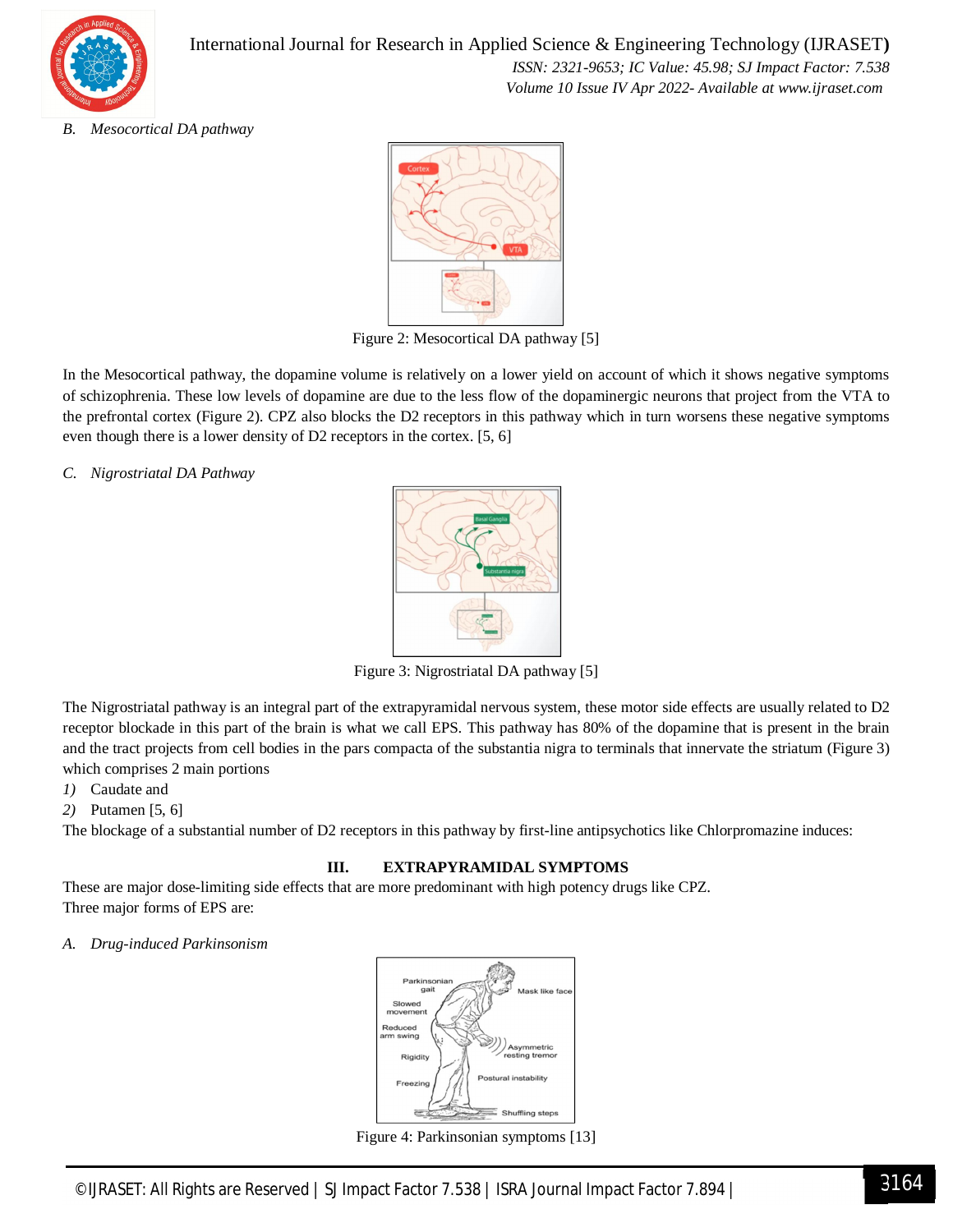

#### International Journal for Research in Applied Science & Engineering Technology (IJRASET**)**

 *ISSN: 2321-9653; IC Value: 45.98; SJ Impact Factor: 7.538 Volume 10 Issue IV Apr 2022- Available at www.ijraset.com*

Drug-induced Parkinsonism as a side effect of chlorpromazine was first reported 3 years after its introduction. [10] Typically it has manifestations like rigidity, hypokinesia, shuffling gait, tremors, and a mask-like face that usually appears between 1-4 weeks of the entire therapy and normally persists unless the dose is reduced.[11] DIP ordinarily appears quite subsequently after taking neuroleptics with 50% of cases within the first 30 days and 90% within 72 days. Patients that are commonly treated with relatively lower doses of first-line antipsychotics or maybe anti-parkinsonian drugs tend to improve over 7-8 weeks, but it has been seen that some of the parkinsonian symptoms continue in half of the patients with DIP despite the anticholinergic drug treatment. Also, some of these patients may develop PD, presumably exhibiting early subclinical dopaminergic deficiency before administration of neuroleptics.[12] Anticholinergic agents like Trihexyphenidyl, Benztropine, Levodopa, and Amantadine have been tested for their potential to treat DIP, but there is no such significant evidence of their effects in the DIP patients.[18]

#### *B. Dystonia*



Figure 5: Patient exhibiting dystonia. [16]

Dystonia is a cluster of disorders that are usually outlined by particular types of abnormal movements. The most vital feature is the overactivity of muscles that are generally needed for movement. [15] It has been observed that nearly about 2.5% of patients have been diagnosed with acute dystonia within 48 hours of the conclusion of the therapeutic dosage of neuroleptic drugs like CPZ.[14] It is more prevalent in children below the age of 10 and mostly in girls, notably after parenteral administration; the overall incidence is 2%. Primarily it lasts for about a few hours and then gets resolved spontaneously. The most obvious symptoms of dystonia are: Unusual muscle spasms, principally comprising linguo-facial muscles- grimacing, tongue thrusting, torticollis, locked jaw; these symptoms occur within a few hours of a single dose or at the most in the first week of therapy.[11]

#### *C. Akathisia*



Figure 6: Patient suffering from dystonia [19]

Akathisia in simple terms is a compelling need to unnecessarily moving rock or pace and subjective feelings of agitation or restlessness.[17] Akathisia is frequently reported after treatment with first-generation antipsychotic medications, with prevalence rates ranging between 8-76%, which makes it the most common side effect associated with them. Some potential subtypes of Akathisia are Acute and Chronic Akathisia, Withdrawal Akathisia, Tardive Akathisia, Pseudoakathisia, Bing-Sicard Akathisia (caused due to Parkinsonism).[20]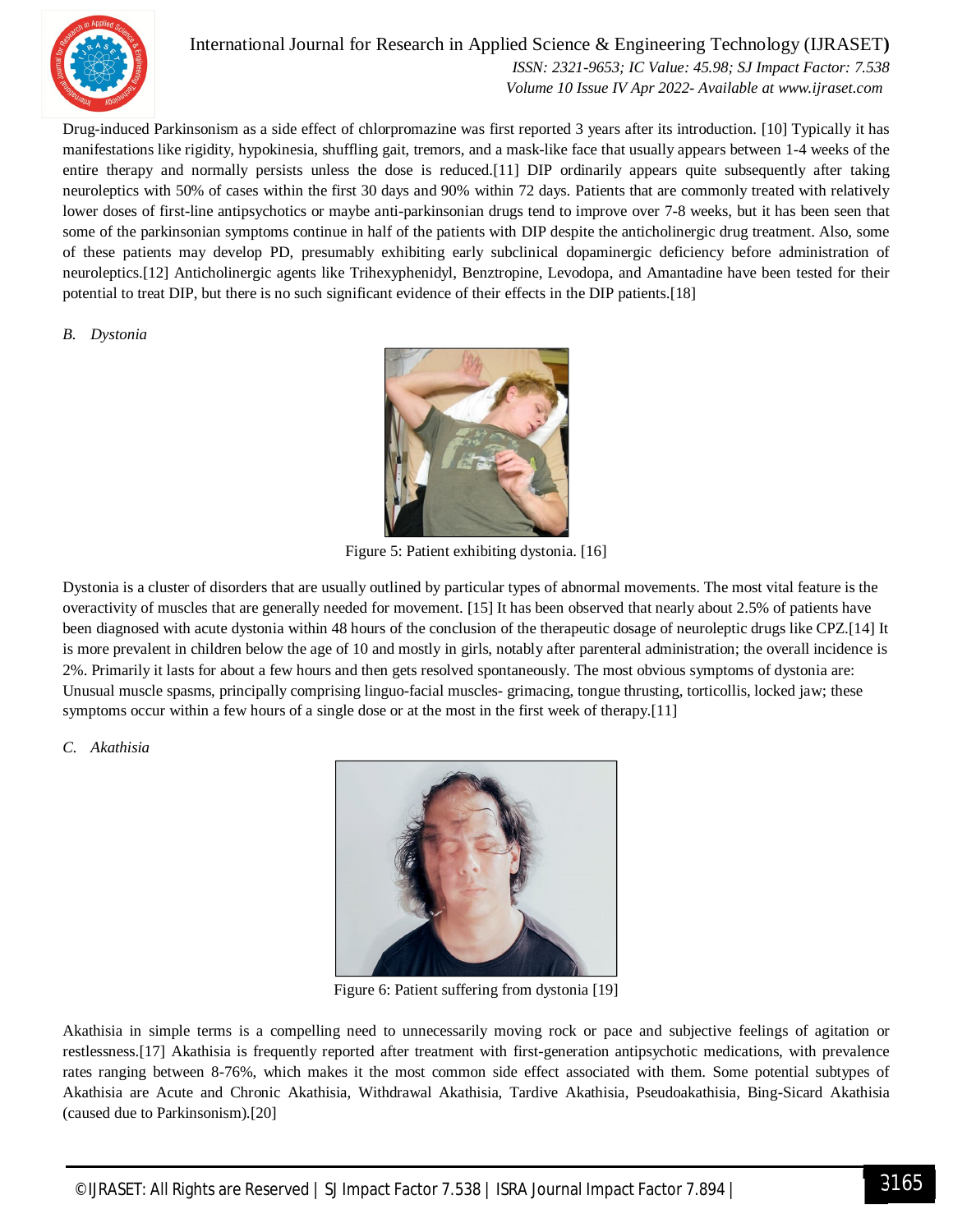

#### **IV. CASE STUDY OF A 77-YEAR-OLD WOMAN:**



- *1) Background:* In the wake of COVID-19, many people have been affected significantly on a psychological level. When she found out that everyone in her family tested severely positive for the disease, she suffered a sudden panic attack which led to an extended phase of trauma. It ultimately resulted in her developing schizophrenia and psychosis. For almost one week, the patient was silent and depressed, and was barely conscious.
- *2) Symptoms Noticed:* Depression, mild hallucinations, motor rigidity, forgetfulness, loss of control of involuntary moments, temporary memory loss (due to psychosis), and constant over-thinking.
- *3) Treatment:* The combination of Chlorpromazine (50mg) and Trihexyphenidyl (2mg) was prescribed by the psychiatrist. These two drugs worked quite well together. Medication accompanied by emotional therapy of conversing constantly with the patient on topics that she liked and which were a part of her day to day life before getting depressed managed to cure the condition of schizophrenia in a period of 4 to 5 months by shooting up the levels of the happy hormone (dopamine), but in turn led to highgrade EPS as a contraindication of CPZ. The latter drug (Trihexyphenidyl) tries to inhibit the side effect (EPS) caused by CPZ, but sometimes the adverse effects are extremely powerful.
- *4) Outcome:* The condition of such patients is generally unbearable to look for, especially the family members. The entire body becomes highly rigid making it rock hard and difficult to move, locomotion gets laggard, hands tremble and vibrate vigorously. Slowly, these symptoms begun to fade through medications, and the physical condition began to improve, but these side effects of DIP caused by the CPZ, which Trihexyphenidyl was unable to inhibit completely, the doctor gave further instructions for consuming Levodopa (100mg) + Carbidopa (25mg) so as to hinder the parkinsonian symptoms. The patient was finally out of depression, mental trauma and the worsening side effects after 8-12 months (almost a year).

#### **V. CONCLUSION**

The condition of Schizophrenia and Psychosis is severe and should not be taken for granted as it can have several life-changing effects on the body after the complete therapeutic treatment too. It is true that the adverse fade away with time and proper medical treatment, but it depends from person to person and the post condition therapy.

#### **REFERENCES**

- [1] Patel, Krishna R et al. "Schizophrenia: overview and treatment options." P & T: a peer-reviewed journal for formulary management vol. 39, 9 (2014): 638-45.
- [2] Ban, Thomas A. "Fifty years chlorpromazine: a historical perspective." Neuropsychiatric disease and treatment vol. 3,4 (2007): 495-500.
- [3] Abidi, Sabina, and Sreenivasa M. Bhaskara. "From Chlorpromazine to Clozapine—Antipsychotic Adverse Effects and the Clinician's Dilemma." The Canadian Journal of Psychiatry, vol. 48, no. 11, Dec. 2003, pp. 749-755.
- [4] Sanders, Richard D, and Paulette Marie Gillig. "Extrapyramidal examinations in psychiatry." Innovations in clinical neuroscience vol. 9,7-8 (2012): 10-6.
- [5] https://psychopharmacologyinstitute.com/publication/the-four-dopamine-pathways-relevant-to-antipsychotics-pharmacology-2096
- [6] Stahl, S. M. (2013). Stahl's essential psychopharmacology: Neuroscientific basis and practical applications (4th ed.). Cambridge University Press.
- [7] Golan D, Tashjian AH, Armstrong EJ. Principles of Pharmacology: The Pathophysiologic Basis of Drug Therapy . 4th ed. Philadelphia: Lippincott Williams & Wilkins, 2011.
- [8] Prus, Adam. (2018). "Drugs and the Neuroscience of Behavior: An Introduction to Psychopharmacology", 2nd ed., Sage Publications, 763.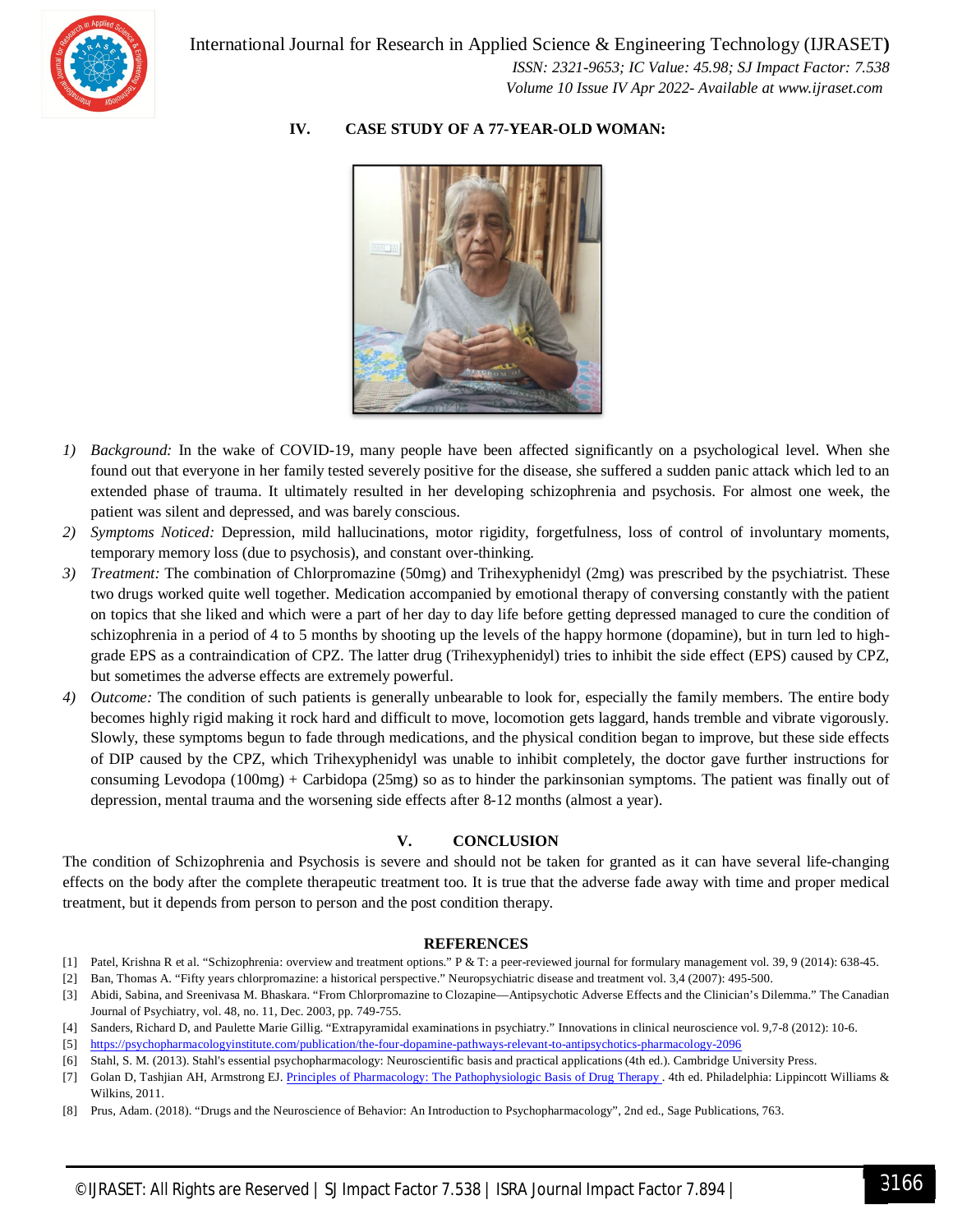

#### International Journal for Research in Applied Science & Engineering Technology (IJRASET**)**

 *ISSN: 2321-9653; IC Value: 45.98; SJ Impact Factor: 7.538*

 *Volume 10 Issue IV Apr 2022- Available at www.ijraset.com*

- [9] Cummings, Michael & Proctor, George & Arias, Ai-Li. (2019). "Dopamine antagonist antipsychotics in diverted forensic populations." CNS Spectrums. 25. 1- 8. 10.1017/S1092852919000841.
- [10] HALL RA, JACKSON RB, SWAIN JM. Neurotoxic reactions resulting from chlorpromazine administration. J Am Med Assoc. 1956 May 19; 161(3):214-8. doi: 10.1001/jama.1956.02970030032008. PMID: 13318904.
- [11] Tripathi, K. D. Essentials of Medical Pharmacology. 8th ed., Jaypee Brothers Medical, 2018.
- [12] Hirose, G. (2006). Drug induced parkinsonism. Journal of Neurology, 253(S3), iii22–iii24. doi:10.1007/s00415-006-3004-8
- [13] https://www.theconversation.com/parkinsons-four-unusual-signs-you-may-be-at-risk-112035
- [14] Rupniak, N. M. J., Jenner, P., & Marsden, C. D. (1986). Acute dystonia induced by neuroleptic drugs. Psychopharmacology, 88(4). doi:10.1007/bf00178501
- [15] Jinnah, H A, and Stewart A Factor. "Diagnosis and treatment of dystonia." Neurologic clinics vol. 33,1 (2015): 77-100. Doi: 10.1016/j.ncl.2014.09.002
- [16] https://en.wikipedia.org/wiki/Dystonia
- [17] https://www.benzoinfo.com/akathisia
- [18] Shin, H.-W., & Chung, S. J. (2012). Drug-Induced Parkinsonism. Journal of Clinical Neurology, 8(1), 15. doi:10.3988/jcn.2012.8.1.15
- [19] https://www.medpagetoday.com/opinion/suicide-watch/84669
- [20] Lohr, James B.; Eidt, Carolyn A.; Abdulrazzaq Alfaraj, Areej; Soliman, Mounir A. (2015). the clinical challenges of Akathisia. CNS Spectrums, 20(S1), 1–16. doi:10.1017/s1092852915000838